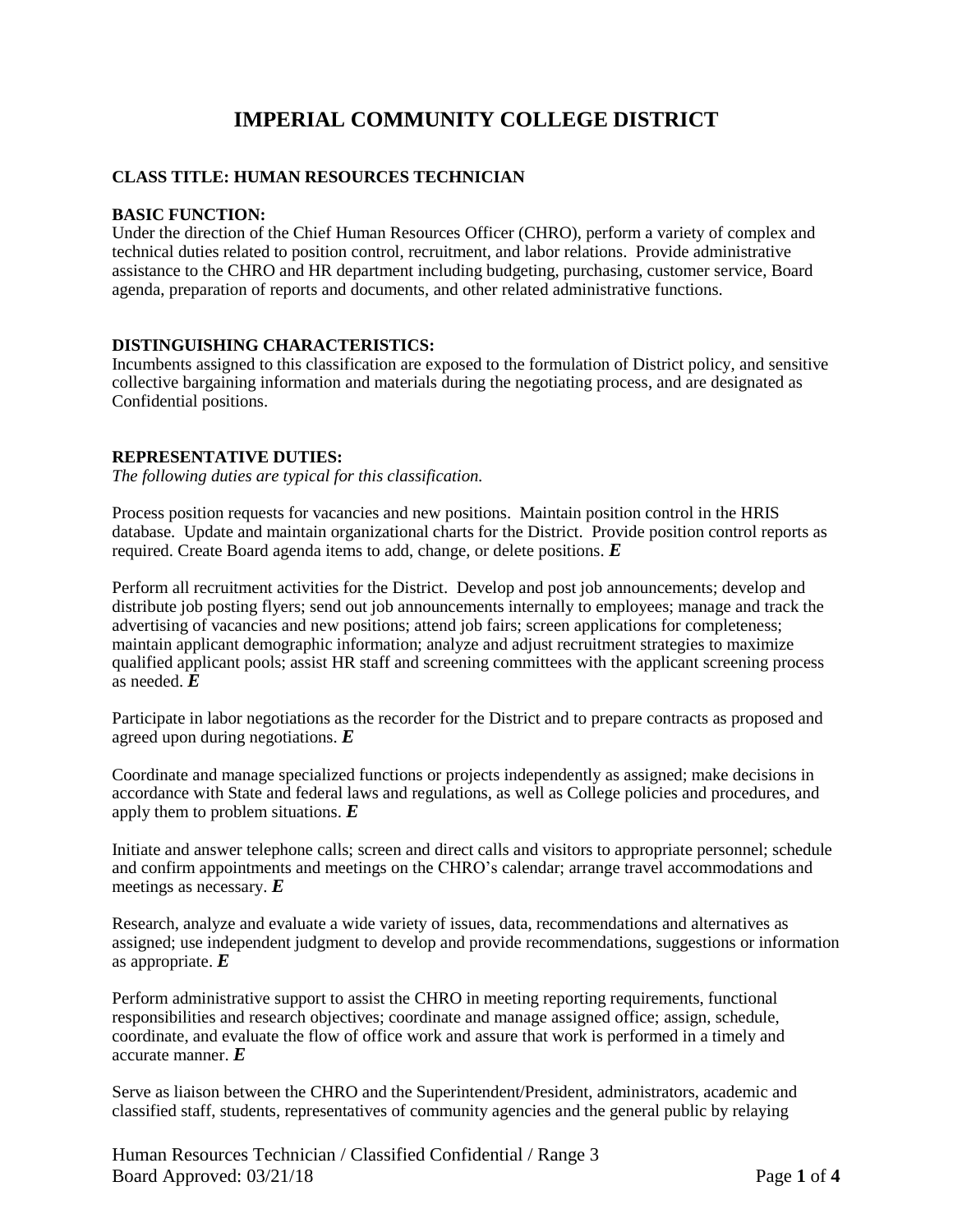messages, answering questions, clarifying information, responding to requests, resolving problems, explaining College policies and procedures or referring callers to the CHRO or others. *E*

Discuss and review calendar and events with the CHRO to assure timely coordination of office activities and status of assigned projects; prepare preliminary responses to correspondence for CHRO's approval. *E*

Assure that Board agenda items and supporting documents are developed, prepared and forwarded within timelines and legal guidelines; assure the CHRO receives timely notification of Board requests for information or action; maintain confidentiality of records and information as required. *E*

Monitor expenditure of funds and oversee office budget activities; maintain current account balances; recommend budget transfers, revisions and expenditures as needed; prepare purchase requisitions. *E*

Maintain calendars and coordinate committee and other meetings as assigned; review, update and inform the CHRO and others of essential timelines. *E*

Provide staff support to standing and ad hoc committees and other groups as assigned; attend meetings, take notes or record proceedings; prepare and distribute agendas, background materials and minutes as appropriate. *E*

Train, supervise and evaluate student workers and office assistants as assigned; order supplies and assure proper functioning of office equipment. *E*

Compose correspondence independently; format, type, proofread, duplicate and distribute correspondence, notices, lists, forms, memoranda and other materials according to established procedures and standards. *E*

Inspect documents, forms, records and other materials for accuracy and completeness; process a variety of forms and documents according to established procedures; assure conformance to established guidelines and standards. *E*

Establish complex, interrelated filing systems including confidential files; collect, compile and record narrative, statistical and financial data and other information; research and verify information as requested. *E*

Perform related duties as assigned.

# **KNOWLEDGE AND ABILITIES:**

#### **Knowledge of:**

- College organization, operations, policies, procedures and objectives.
- Modern administrative office practices, procedures and equipment, including letter and report writing, financial and statistical record-keeping, receptionist and telephone techniques and etiquette.
- Equal Employment and Diversity.
- Recruitment strategies.
- Applicable sections of State Education Code and other applicable laws.
- Educational environment.
- Basic math.
- Basic research methods and techniques.
- Office management techniques.
- Oral and written communication skills.
- Interpersonal skills using tact, patience and courtesy.
- Public relations techniques.

Human Resources Technician / Classified Confidential / Range 3 Board Approved: 03/21/18 Page **2** of **4**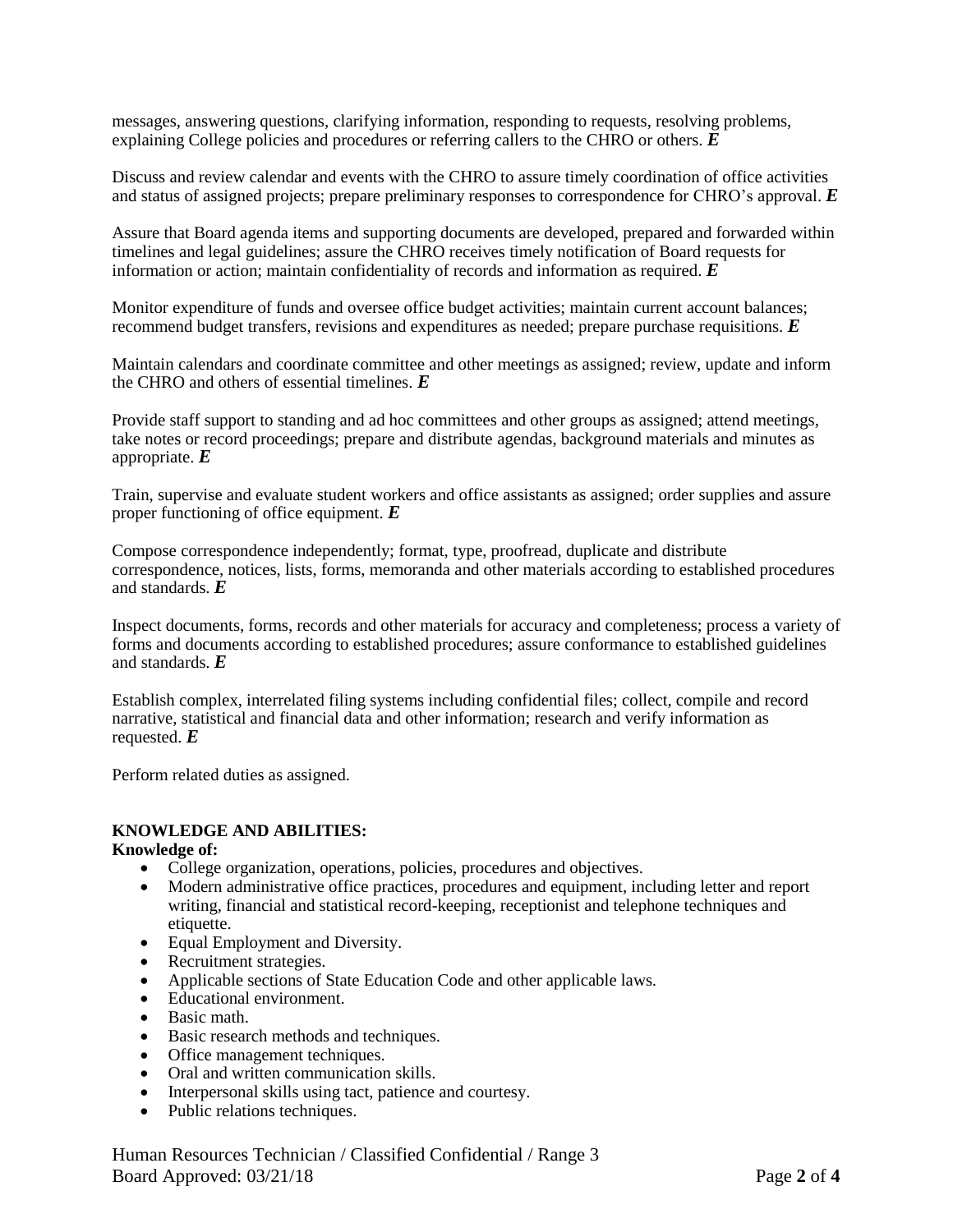## **Ability to:**

- Plan, organize, coordinate, manage and participate in office operations.
- Use sound judgment and work independently.
- Analyze situations accurately and adopt an effective course of action.
- Exercise good judgment and discretion in analyzing and resolving confidential, difficult and sensitive situations.
- Communicate effectively orally and in writing.
- Establish and maintain effective and cooperative working relationships with others.
- Relate effectively with people of varied cultural and socio-economic background using patience, tact, diplomacy and courtesy.
- Read, interpret, apply and explain College policies, procedures and regulations.
- Compile information and compose reports, business correspondence, and procedure manuals using correct English usage, grammar, spelling, punctuation and vocabulary.
- Work effectively to meet demanding schedules and multiple timelines.
- Work confidentially with discretion.
- Work independently and effectively with minimal supervision and constant interruptions.
- Operate word processing, spreadsheet, data base management and specialized software proficiently.
- Operate a variety of office equipment such as calculators, copiers, facsimile machine.
- Type, format, proofread, duplicate and distribute documents and other written materials.
- Maintain accurate statistical and financial records.
- Maintain complex, inter-related filing systems.
- Arrange for meetings and conferences.

# **EDUCATION AND EXPERIENCE:**

Any combination equivalent to: graduation from high school supplemented by two years of college-level course work in human resources, business administration or related field and four years increasingly responsible human resources or administrative experience.

# **LICENSE AND OTHER REQUIREMENTS:**

Valid California driver's license.

# **WORKING CONDITIONS:**

ENVIRONMENT: Office environment.